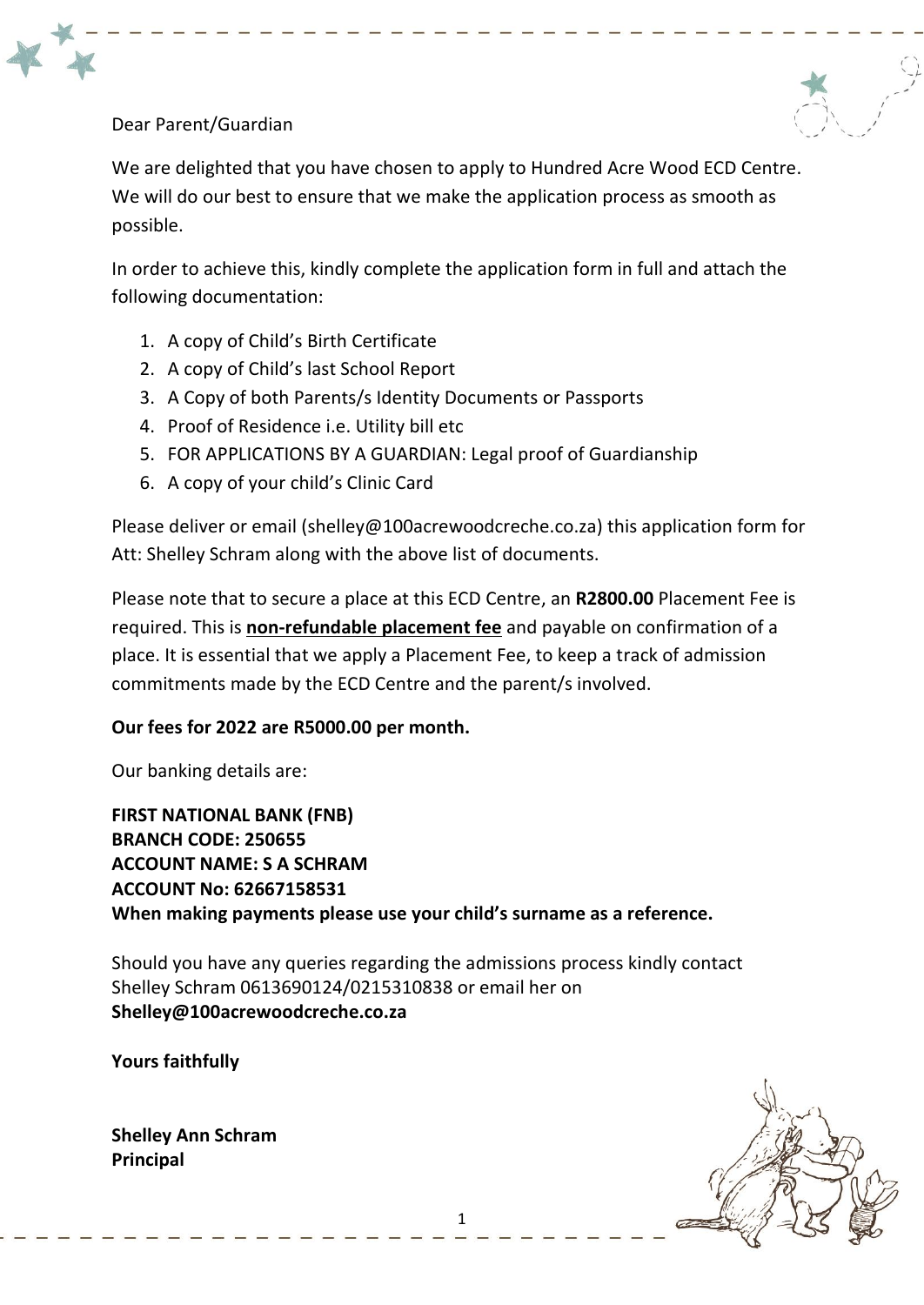

## **REGISTRATION FORM**

- **A separate registration form must be completed for each child.**
- This form is to be completed by the child's parent/legal guardian
- **All information is held in the strictest confidence.**

### **SECTION A:**

Child's details

## **SECTION B:**

Medical and Special Education Needs Information

| <b>Family Doctor:</b>                                                                        | Tel no:         |  |  |
|----------------------------------------------------------------------------------------------|-----------------|--|--|
| <b>Medical Insurance:</b>                                                                    | Tel no:         |  |  |
| Name of Alternate contact for emergencies:                                                   |                 |  |  |
| Relationship to child:                                                                       | Tel no:         |  |  |
| Serious allergies/Medical conditions:                                                        |                 |  |  |
| Specify chronic medication you child is on:                                                  |                 |  |  |
| Does your child have or require any of the following: (Please indicate where<br>appropriate) |                 |  |  |
| A learning disability:<br>Visual/auditory difficulties:                                      | Speech Therapy: |  |  |
| Behavioural/discipline problems at home or school:                                           |                 |  |  |
| Emotional difficulties/Depression/Eating Disorder/other:                                     |                 |  |  |
|                                                                                              |                 |  |  |
|                                                                                              |                 |  |  |
|                                                                                              |                 |  |  |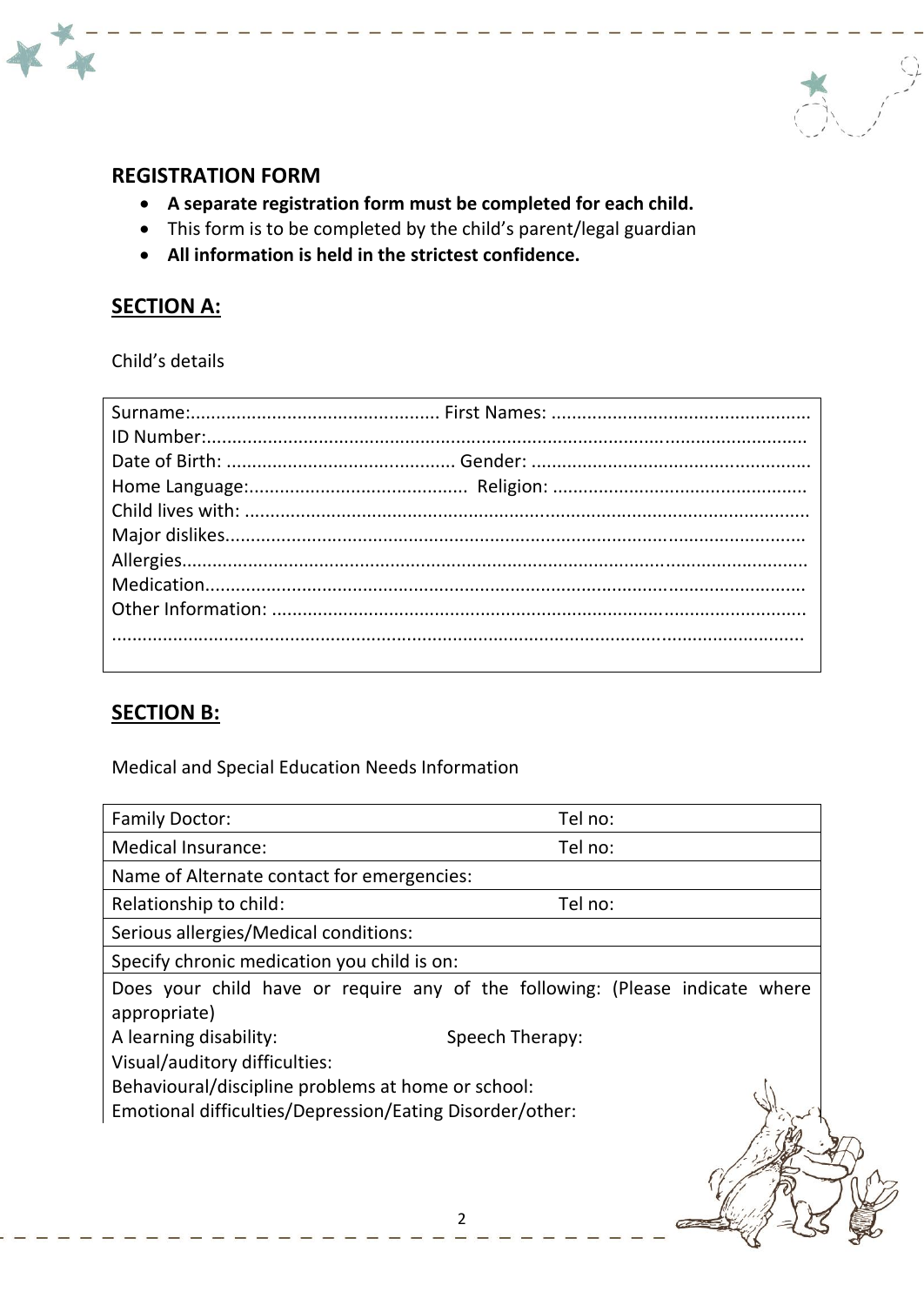Please provide us, if possible, with a recent report regarding any of the above. **Failure to disclose relevant information could lead to review of final acceptance, where applicable.**

### **SECTION C:**

Parent/Guardian Information

| Parent/Guardian 1      | <b>Parent/Guardian 2</b> |
|------------------------|--------------------------|
| Surname:               |                          |
| First Name:            |                          |
| Title:                 |                          |
| <b>Marital Status:</b> |                          |
| Nationality:           |                          |
| ID/Passport no:        |                          |
| Home Tel no:           |                          |
| Work no:               |                          |
| Cell/Mobile no:        |                          |
| Email address:         |                          |
| Home address           |                          |
|                        |                          |
| Postal Code:           |                          |
| Occupation:            |                          |
| Employer's name:       |                          |
| Employer's address     |                          |
|                        |                          |
| Postal Code            |                          |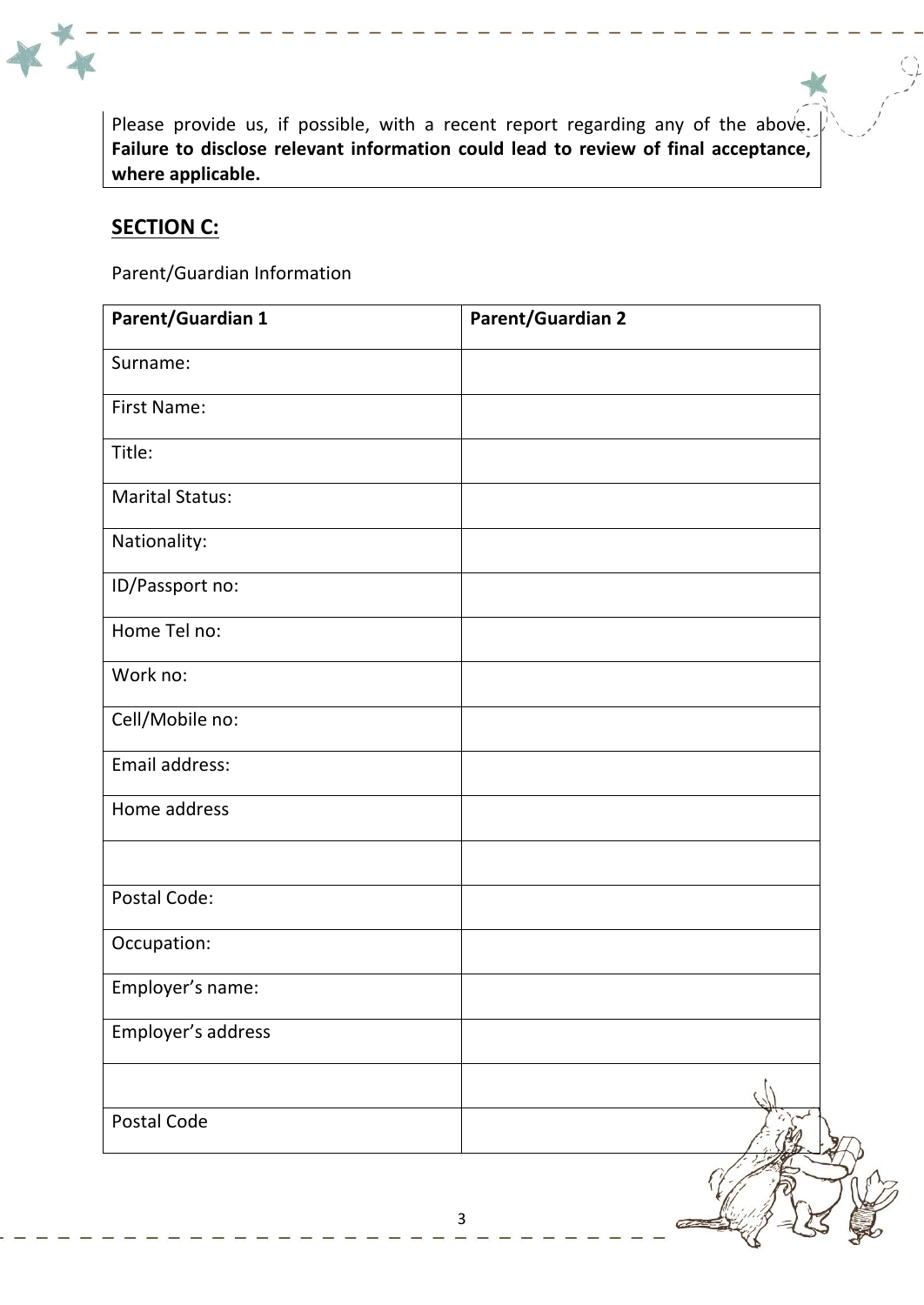

# **SECTION D:**

Family Details – Other Siblings

| <b>Name</b> | <b>Position in Family</b> | Age |
|-------------|---------------------------|-----|
|             |                           |     |
|             |                           |     |
|             |                           |     |
|             |                           |     |
|             |                           |     |

## **SECTION E:**

School History

Any other information of which the ECD Centre should be made aware of which, will assist both the child and the school to progress into a trustworthy relationship  $\phi$ the child, including any medical condition, personal circumstances. Confidentiality will be maintained.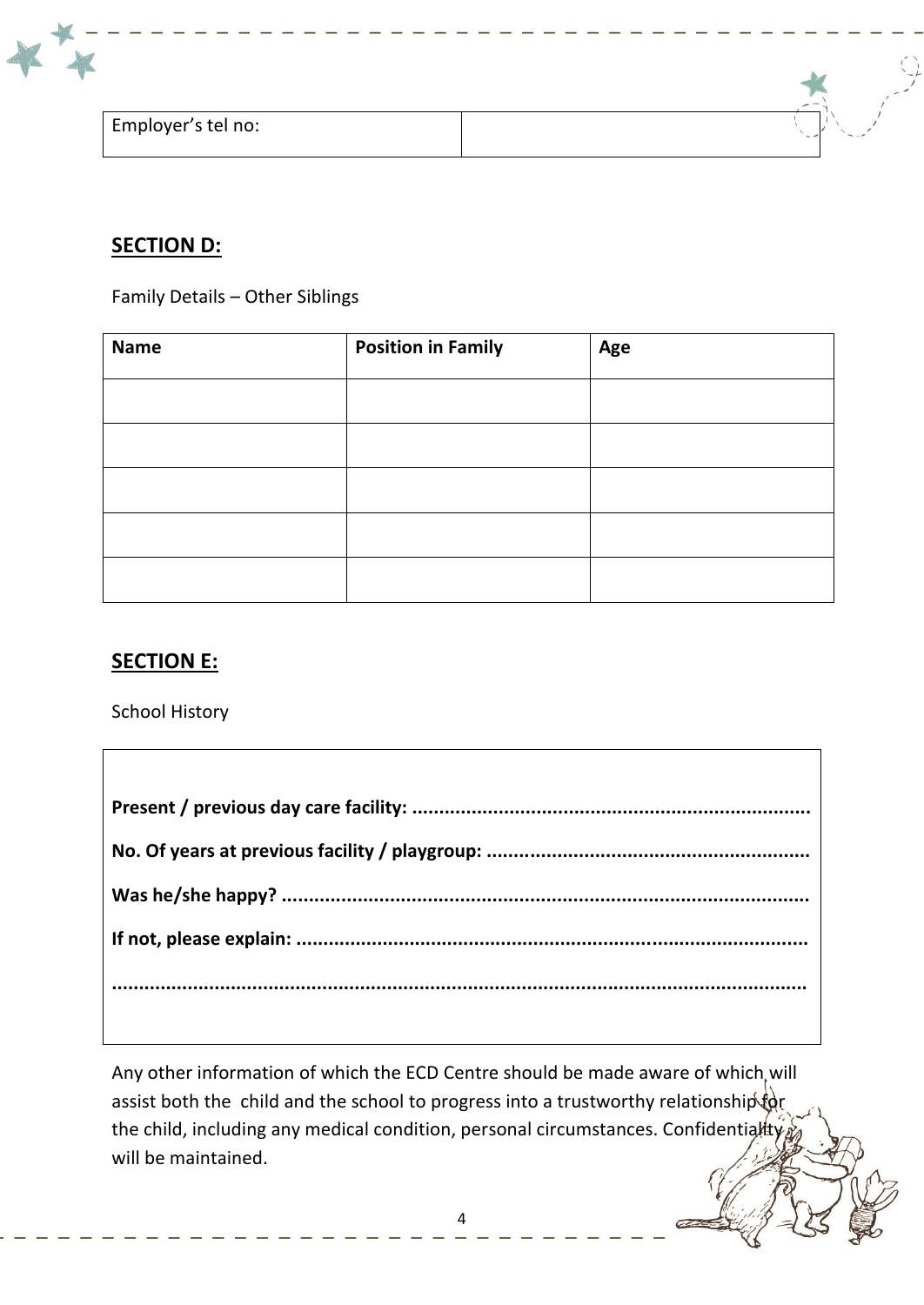



- ❑ In the event of the child becoming ill, I give permission for the teacher in charge to call a Doctor and agree to pay for all costs involved.
- ❑ Full Day fees: I agree to pay a fee of **R5000.00** monthly in advance (by the **1 st of each month**). Fees will be increased in January of every year.
- ❑ I will give **two** calendar month's written notice before removing my Child from the ECD Centre.
- □ If you give notice in the last quarter of the year, your child must be taken out by the 1<sup>st</sup> October. If after the 1<sup>st</sup> of October you will still be liable for November and December full fees.
- ❑ The Centre will close for approximately 20 days over the Christmas/New Year period. Full monthly fees are still due for the months of December and January.

Once your child has been accepted at Hundred Acre Wood ECD Centre there is an **R2800.00 nonrefundable** placement fee payable for enrolment and the necessary needs for your child.

| I,        |      |                            | declare that all information given to |
|-----------|------|----------------------------|---------------------------------------|
| be true.  |      |                            |                                       |
| Signed at | this | _day of __________ 20 ____ |                                       |
| Signature |      |                            |                                       |

The onus is on the parents/legal guardian to inform the school of any changes to the registration form.

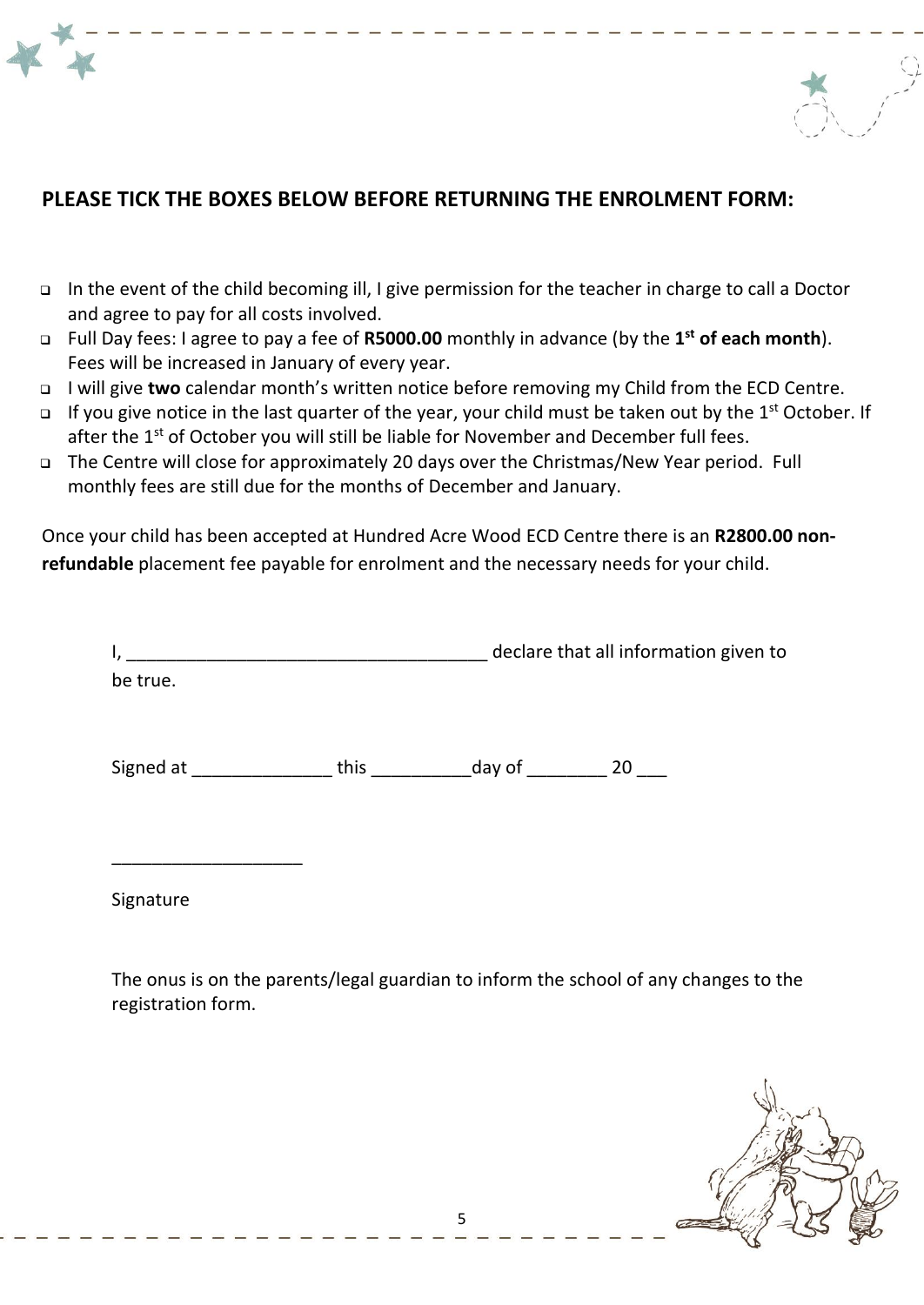



# **DOCUMENTATION REQUIRED:**

Please ensure that the following are handed in at the school reception or emailed to:

[Shelley@100acrewoodcreche.co.za](mailto:Shelley@100acrewoodcreche.co.za)

- Registration form (1 per child)
- Copy of Birth Certificate
- Copy of Vaccination Card
- Recent copy of progress report (where applicable)
- Copy of both parents ID document or passport
- Proof of residence
- For applications by a guardian: Legal proof of Guardianship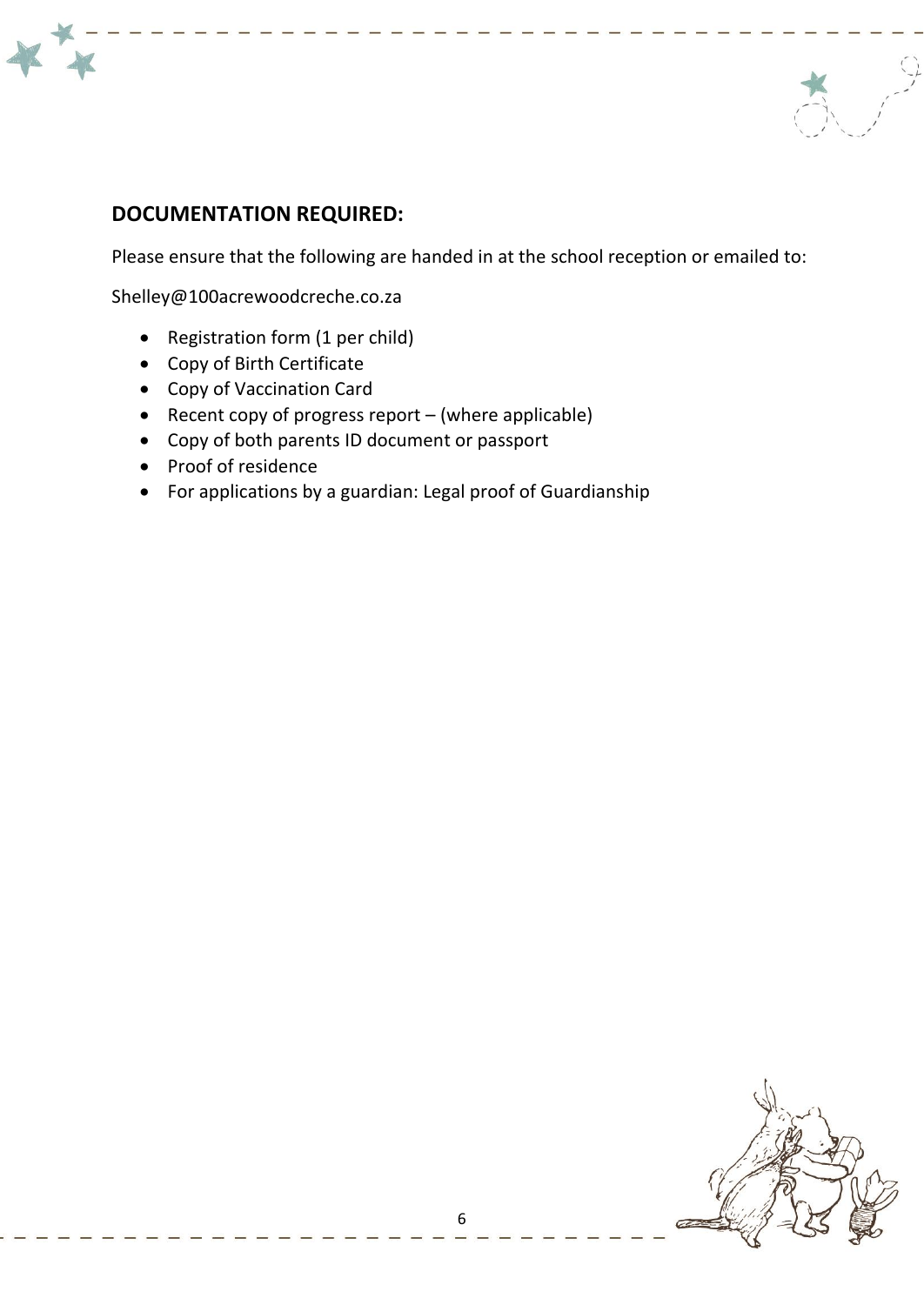## **INDEMNITY FORM**

Hundred Acre Wood and its Principal and staff will, where it is in their control to do so, take all necessary, appropriate and reasonable care to ensure the safety of your child while in their custody and under their supervision as a pupil at the school.

This includes being a participant in the educational excursions / functions / outings or as a participant in the ECD Centre's Daily Programme.

It should however be understood that where it is not in the school's control a parent will indemnify Hundred Acre Wood and its Principal and staff from any damage (including damage to property), injury or loss suffered by the child, while the child is in their care, as a pupil at the school.

### **INDEMNITY UNDERTAKING BY PARENT/LEGAL GUARDIAN**

1. I accept that the staff of Hundred Acre Wood will take all necessary, appropriate and reasonable care to ensure the safety of my child.

NAME & SURNAME OF CHILD \_\_\_\_\_\_\_\_\_\_\_\_\_\_\_\_\_\_\_\_\_\_\_\_\_\_

DOB: \_\_\_\_\_\_\_\_\_\_\_\_\_\_\_\_\_\_\_\_\_\_\_\_\_\_\_\_\_\_\_\_\_\_\_\_\_\_\_\_\_\_\_\_\_\_

2. I indemnify the staff of Hundred Acre Wood against any claims by me, or any third parties, arising from circumstances beyond the control of Hundred Acre Wood and its staff and will not hold the school liable for any damage, injury or loss sustained by my child, whilst my child is in their care.